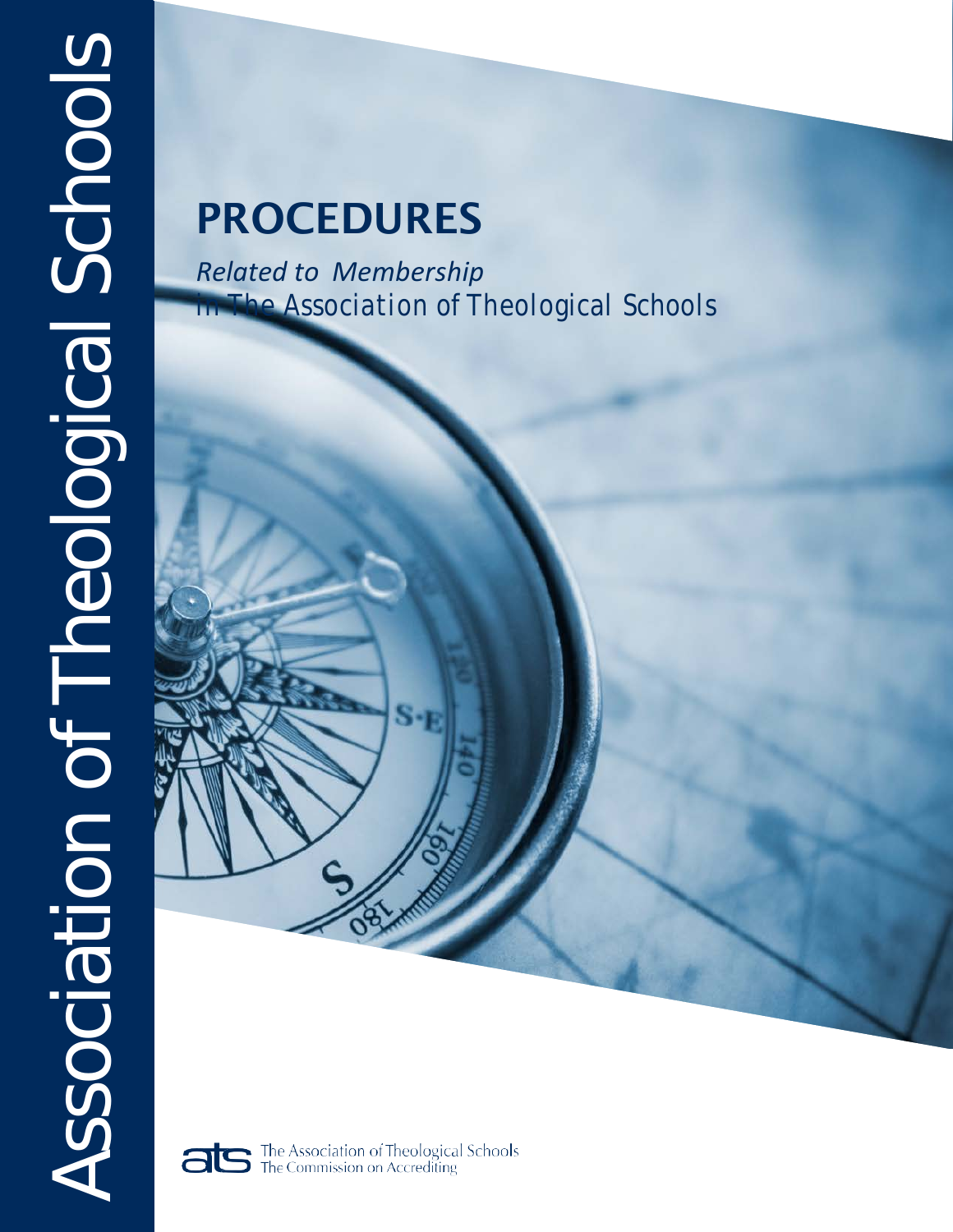# TABLE OF CONTENTS

|    | <b>Membership Eligibility Criteria</b>          |    |
|----|-------------------------------------------------|----|
| Ш  | <b>Associate Membership</b>                     | 3  |
| Ш  | <b>Full Membership</b>                          | 5. |
| IV | <b>Policy on Disclosure and Confidentiality</b> | h  |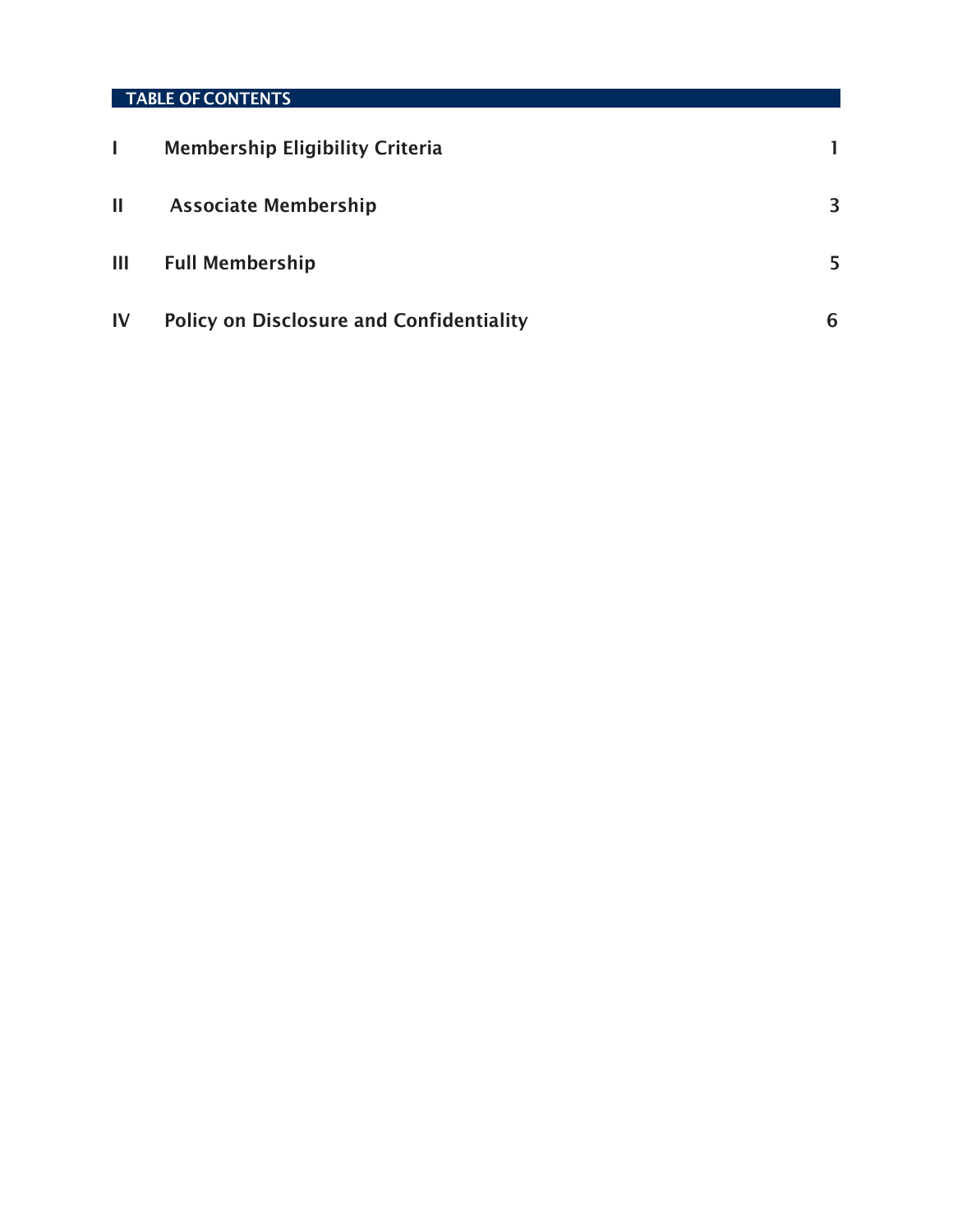# I. Membership Eligibility Criteria of The Association of Theological Schools intheUnitedStatesandCanada(the"Association")

- I.A. The school is located in the United States or Canada, offers graduate, professional theological degrees, and is demonstrably engaged in educating professional leadership for communities of the Christian andJewish faiths.
- I.B. The school has operated long enough, typically three or more years, for at least one group of students to have earned all necessary credits and to have graduated with the Master of Divinity degree or the first theological degree offered by the school.
- I.C. The school has an adequate number of properly qualified professors working full time at postbaccalaureate theological education. Normally, this adequacy will be represented by the equivalent of six to 10 full-time faculty.
- I.D. The school has a student body of sufficient size to provide for a community of peer learning appropriate for graduate education. Ordinarily, all students in the theological school shall hold an accredited baccalaureate degree.
- I.E. The educational program of the school consists of graduate-level studies in the broad range of the theological disciplines designed for preparation for ministry.
- I.F. The school evidences openness to the community of theological schools as demonstrated by all of the following:
	- I.F.1. regularparticipationoffacultyinactivities ofprofessional orlearned societies;
	- I.F.2. an openness to cooperative relationships with current Association memberschools;and
	- I.F.3. a commitment to participate in the larger community of theological education, and especially a recognition of the diversity that characterizes the community.
- I.G. The school conducts an educational program of quality, stability, and permanence by having
	- I.G.1. adequate physical facilities;
	- I.G.2. a library that is adequate in the following ways to support graduate degree programs: holdings, staff, access to electronic information resources, and space for collection, study, and services;
	- I.G.3. adequate financial resources; and
	- I.G.4. other institutional and educational resources required for theprogram.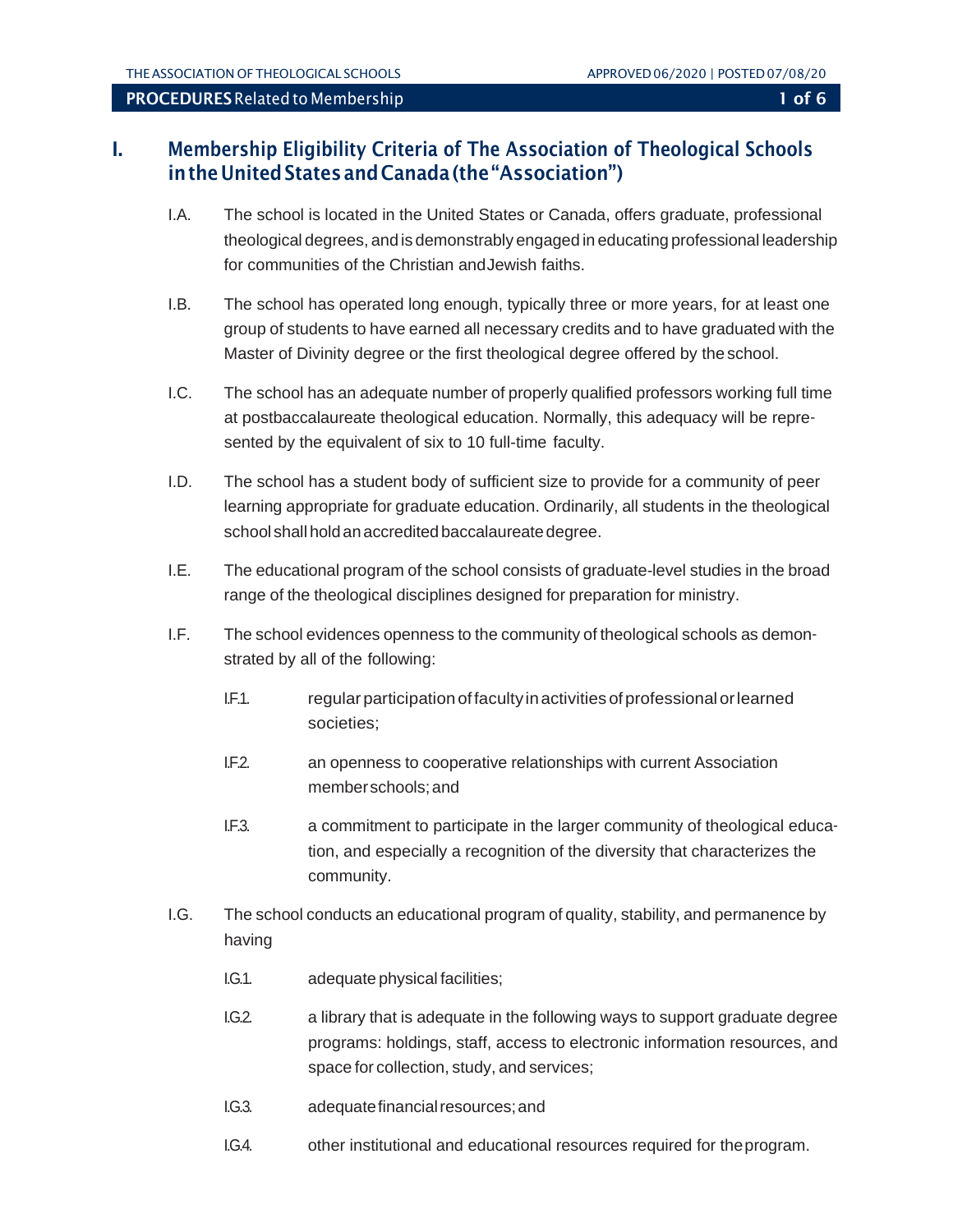I.H. The school has a governance and administrative structure appropriate to the institution and characteristic of North American institutions and a degree of autonomy sufficient to determine and carry out its basic purposes, including authority to overseeits academic programs.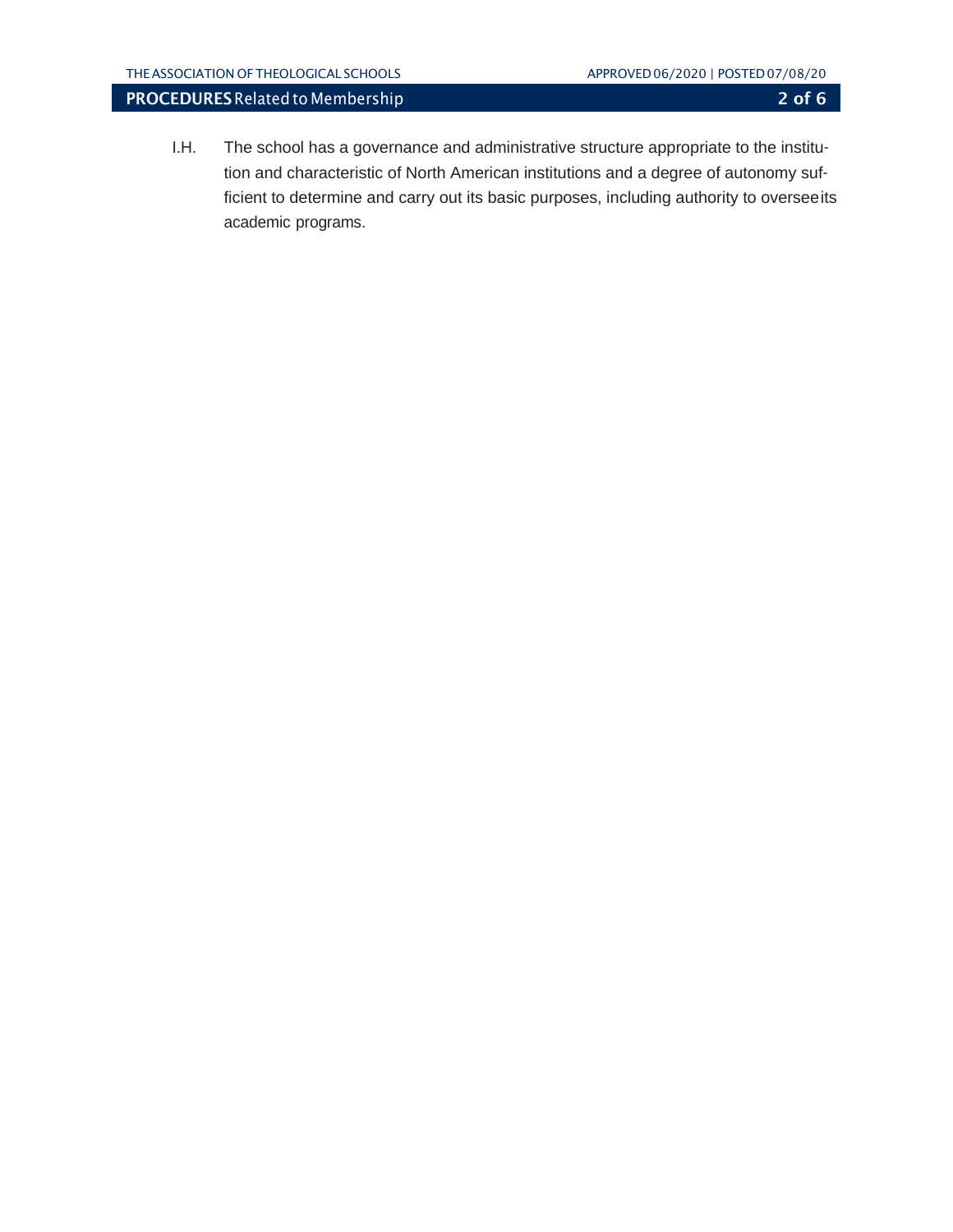## II Associate Membership

- II.A. Associate Members are institutions in the United States and Canada that have met the membership eligibility criteria prescribed by the Association, have been recommended for Associate Membership by the Board of Directors (the "Board"), and have been elected by a two-thirds majority of the members of the Association present and voting at a meeting of the Association. Associate Membership is granted for a term of five years. The term may be renewed once by action of the Board.
- II.B. Attaining AssociateMembership
	- II.B.1. The chief administrative officer of an institution initiates the process by requesting an application from theAssociation.
	- II.B.2. The school shall complete the application form and submitit forreview by staff of the Commission on Accrediting of the Association of Theological Schools (the "Commission").
	- II.B.3. If the ATS Commission staff determines, on the basis of the written application, that the school may qualify for Associate Membership, a one-day staff visit will be scheduled. The staff visit will involve an assessment of the school's compliance with the Membership Eligibility Criteria, as well as its stability and future viability.
	- II.B.4. In consultation with the Commission staff, the school shall provide letters ofsupportfromAssociationmemberinstitutions.
	- II.B.5. The Board will review the school's application, the ATS Commission staff report, and letters of support from Association member institutions. The Board may take one of several actions:
		- II.B.5.a. propose the school for Associate Membership to the Members of the Association;
		- II.B.5.b. delay action for clearly stated reasons, permitting the school to correct any deficiencies and resubmit its application; or
		- II.B.5.c. deny the request for Associate Membership. (When an application has been denied, an interval, to be determined by the Board, will be required before any new application will be considered.)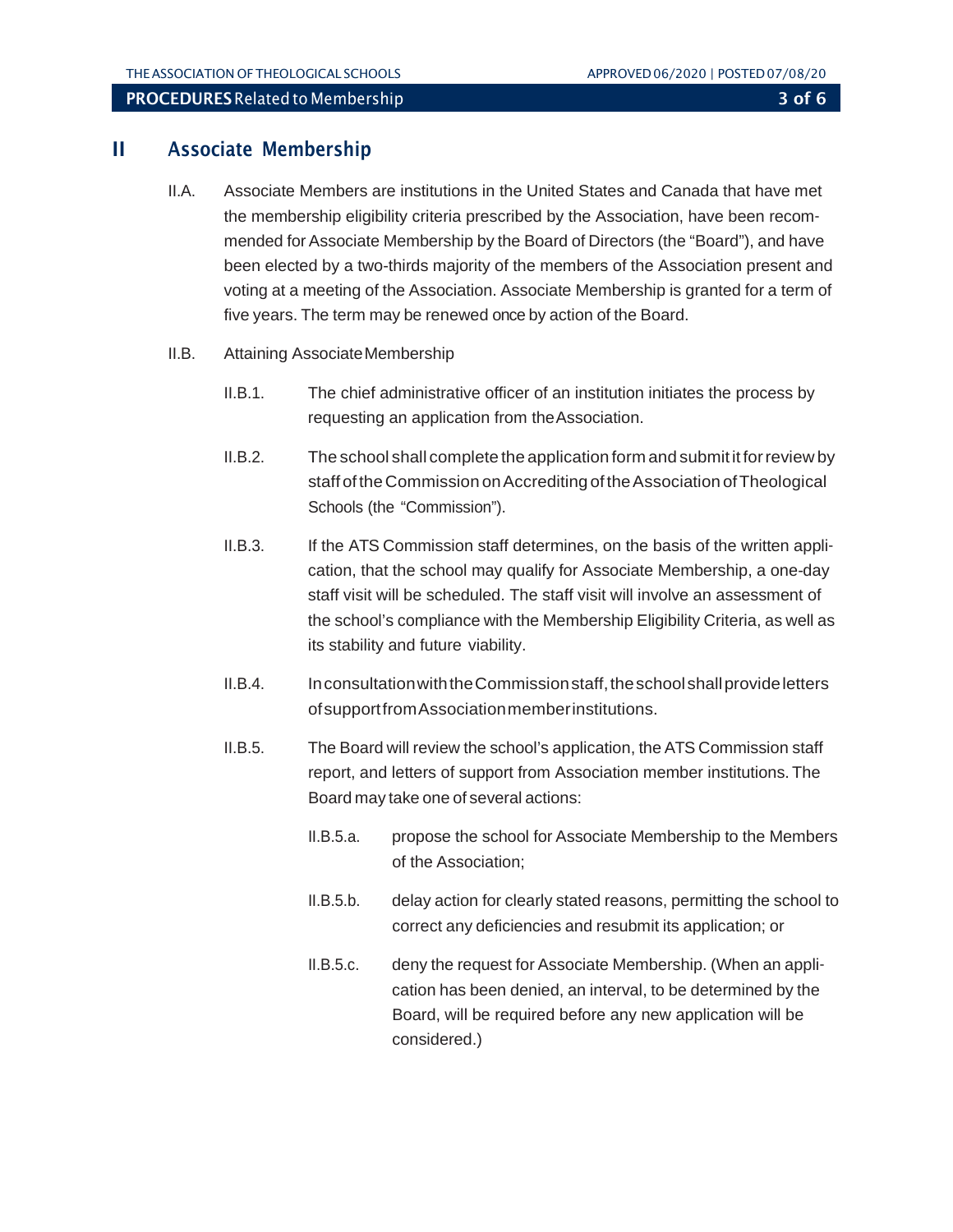- II.C. Maintaining AssociateMembership
	- II.C.1. The institution shall continue to meet the Membership Eligibility Criteria.
	- II.C.2. The institution shall complete the Commission's Annual Report Forms.
	- II.C.3. The institution shall pay annual dues as prescribed by the Association.
	- II.C.4. At the end of its first five-year term of its Associate Membership, if the institution has not been granted accreditation by the Board of Commissioners, it shall either petition the ATS Board for one additional five-year term of Associate Membership (following the *Guidelines for Renewing Associate Membership*) or notify the ATS Board that it is voluntarily withdrawing.
- II.D. Withdrawal from membership: A school may, on its own initiative, withdraw as an Associate Member by written notice to the Board.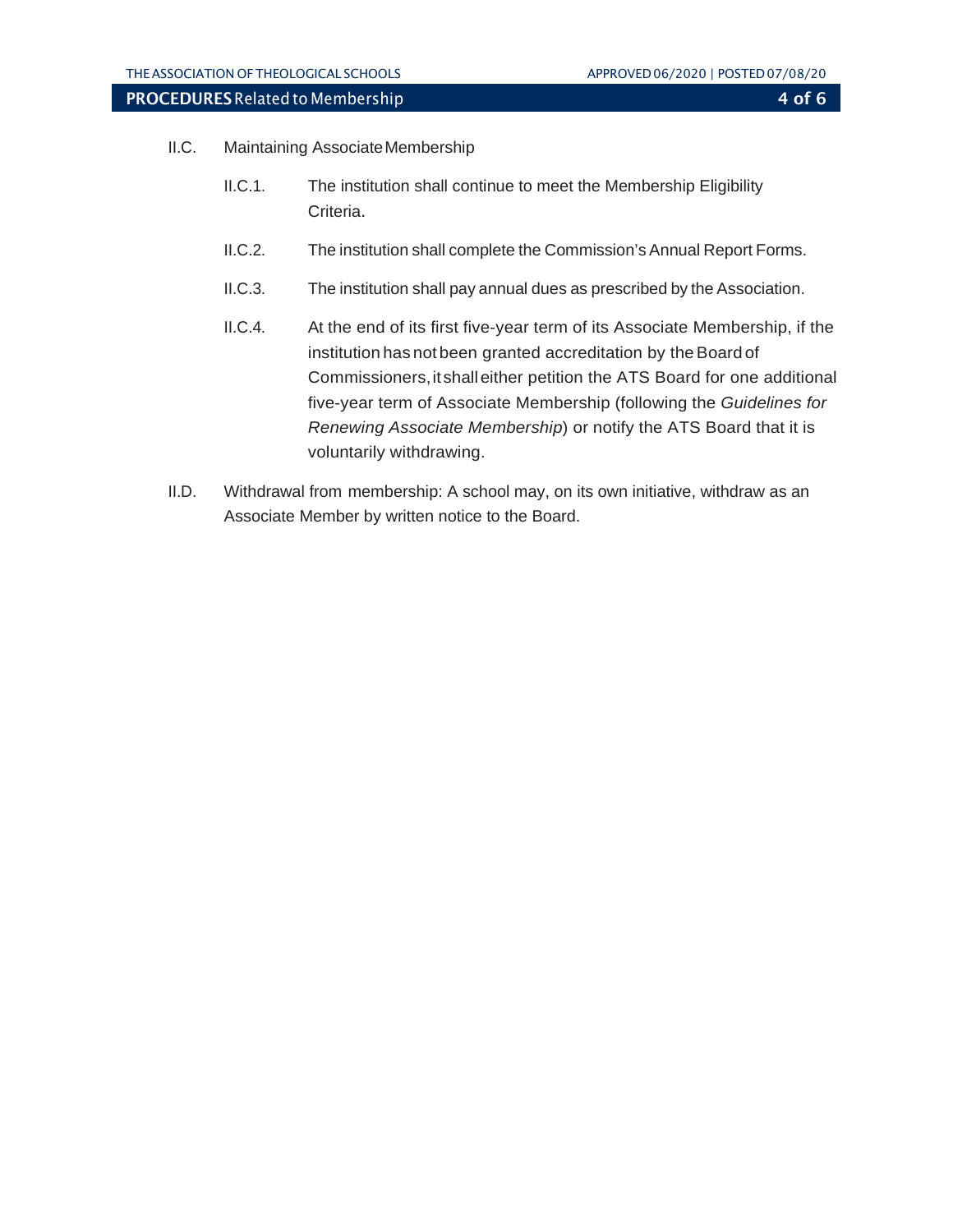### III Full Membership

- III.A. Full Members are institutions in the United States and Canada that meet the Membership Eligibility Criteria prescribed by the Association and have been reclassified as a Full Member of the Association by virtue of being accredited by the Commission.
- III.B. Maintaining Full Membership
	- III.B.1. Theinstitution shall continue to meet the MembershipEligibilityCriteria and to be accredited by the Commission.
	- III.B.2. The institution shall complete the Commission's Annual Report Forms.
	- III.B.3. The institution shall pay annual dues as prescribed by the Association.
- III.C. Withdrawal from membership

Aschool may, on its own initiative, withdraw as a Full Member bywritten notice to the Board.